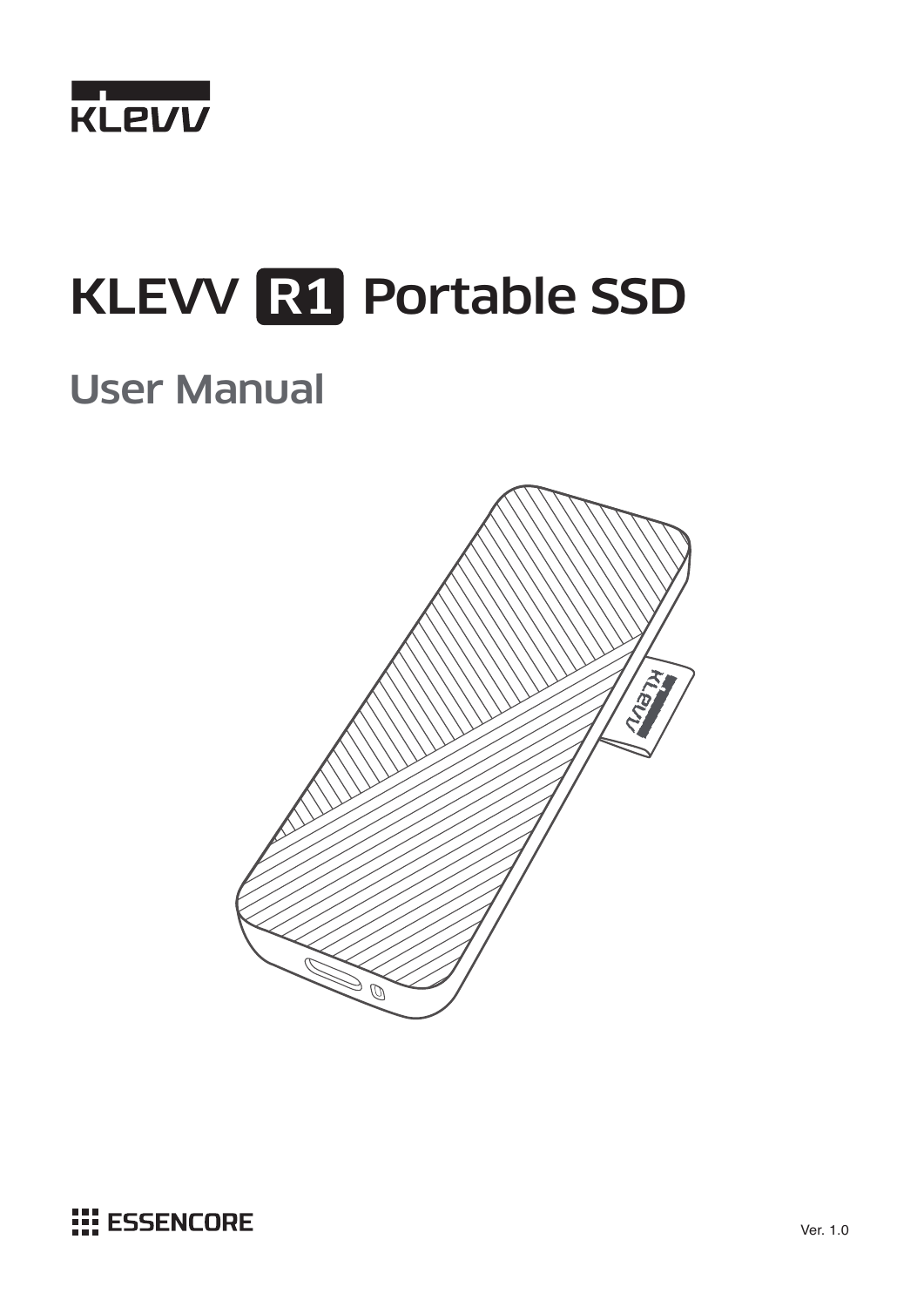## **Table of Contents**

| <b>Diverview 2008 - Product Service Service Service Service Service Service Service Service Service Service Service Service Service Service Service Service Service Service Service Service Service Service Service Service Serv</b> |  |
|--------------------------------------------------------------------------------------------------------------------------------------------------------------------------------------------------------------------------------------|--|
|                                                                                                                                                                                                                                      |  |
|                                                                                                                                                                                                                                      |  |
| System Support manufactured and the system Support 1                                                                                                                                                                                 |  |
| <b>Getting Started</b><br>Data Recovery Software <b>Manual Accovery Software</b>                                                                                                                                                     |  |
| <b>Technical Support &amp; Warranty Policy <b>Enstange Contract Street</b> 3</b>                                                                                                                                                     |  |
| RMA Application manufactured contact and a series of the series of the series of the series of the series of the series of the series of the series of the series of the series of the series of the series of the series of t       |  |
| Warranty Statement <b>Entry and Taraccellon</b> and Taraccellon and Taraccellon and Taraccellon and Taraccellon and Ta                                                                                                               |  |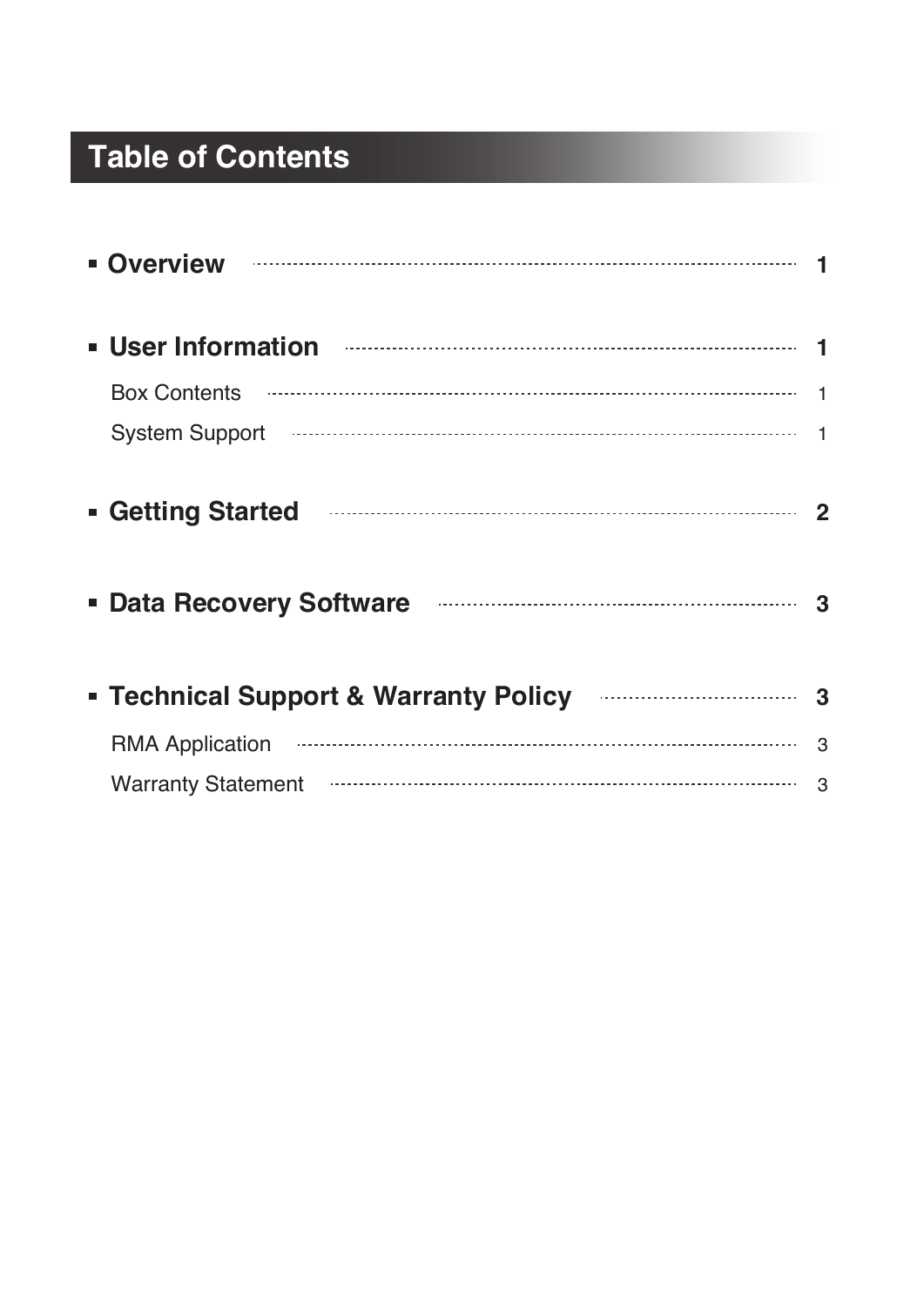## **Overview**

**Thank you for choosing KLEVV R1 Portable SSD. Please read the User Manual thoroughly as it contains all relevant information required for trouble-free device usage.**

## **User Information**

**Before starting to use KLEVV R1 Portable SSD (referred to as "R1"), please check the following items in the box and system compatibility.**



#### **Box Contents**

- 1. R1 Portable SSD
- 2. 2-in-1 USB 3.2 Type-C to C/ to A cable
- 3. Product instruction card

#### **System Support**

- Windows 8/ 8.1/ 10
- Mac OS X 10.6 or higher (Reformatting required)
- Android 5.0 or higher
- **Linux Kernel 2.6 or higher**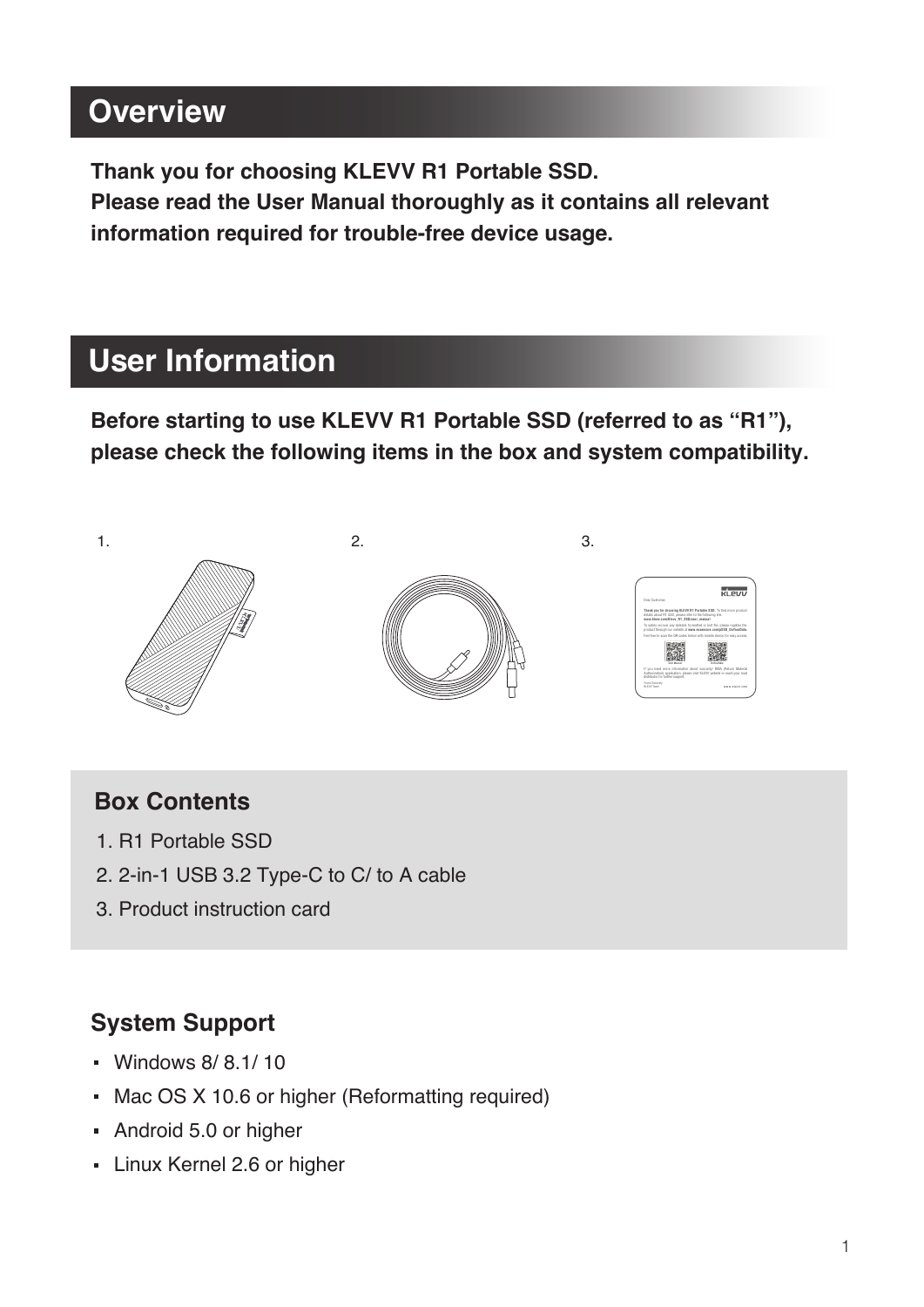## **Getting Started**

#### **Please follow simple steps below to get your device ready.**

- 1. There is no need to connect an external power supply for R1, only need to use the cable inside the box to connect the host device.
- 2. Check the USB port of host device and select the corresponding USB cable (Type-C or A) to connect.



Type-C to C cable Type-C to A cable

- 3. Ensure that the cable is tightly connected.
- 4. Check if the power/ activity light is flashing.



5. After the light is on, you can start to use R1.